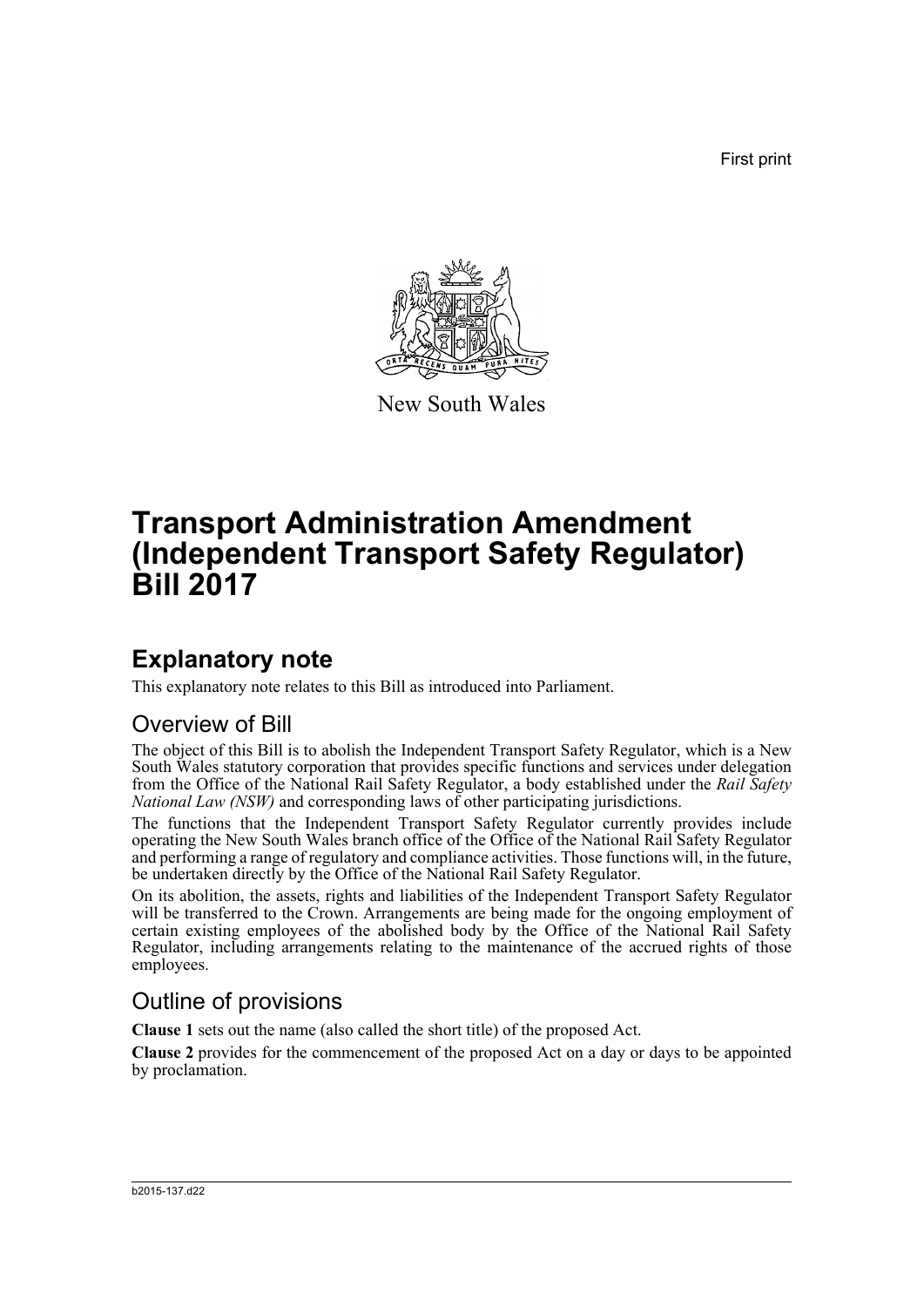#### **Schedule 1 Amendment of Transport Administration Act 1988 No 109**

**Schedule 1 [1], [3], [6]–[12] and [23]** omit references to the Independent Transport Safety Regulator, which is proposed to be abolished.

**Schedule 1 [2]** inserts a definition of *National Rail Safety Regulator*.

**Schedule 1 [4]** provides for the Office of the National Rail Safety Regulator or another independent professional person approved by the Minister, rather than the Independent Transport Safety Regulator, to be the relevant safety regulator for the purposes of the review of the impact of a direction that relates to rail services or infrastructure given by Transport for NSW to a transport authority.

**Schedule 1 [5]** omits provisions that establish the Independent Transport Safety Regulator and provide for its functions.

**Schedule 1 [13]–[21]** omit references to the Chief Executive of the Independent Transport Safety Regulator, a statutory office that will be abolished by the amendments made by the proposed Act.

**Schedule 1 [22]** provides for the transfer of the assets, rights and liabilities of the Independent Transport Safety Regulator.

**Schedule 1 [24]** makes it clear that a provision that extends powers of entry onto railway land, rail infrastructure facilities or railway buildings applies subject to the *Rail Safety National Law (NSW)*.

**Schedule 1 [25]** inserts provisions that:

- (a) abolish the Independent Transport Safety Regulator, and
- (b) transfer its assets, rights and liabilities to the Crown, and
- (c) empower the Minister to enter into an arrangement with the Office of the National Rail Safety Regulator for the transfer to that Office of any assets, rights and liabilities transferred to the Crown, and
- (d) empower the Minister to transfer to a NSW government agency any assets, rights and liabilities transferred to the Crown, and
- (e) provide that the Chief Executive of the Independent Transport Safety Regulator ceases to hold office.

### **Schedule 2 Consequential amendment of other legislation**

**Schedule 2.1** amends the *Government Sector Employment Act 2013* to remove the Independent Transport Safety Regulator Staff Agency as a separate Public Service agency.

**Schedule 2.2** amends the *Passenger Transport Act 2014* to omit an uncommenced amendment to a provision that will be repealed by the proposed Act.

**Schedule 2.3** amends the *Public Finance and Audit Act 1983* to omit the Independent Transport Safety Regulator from the list of statutory bodies subject to that Act.

**Schedule 2.4** amends the *Rail Safety (Adoption of National Law) Act 2012* to omit a section about the provision of information and assistance by the Independent Transport Safety Regulator.

**Schedule 2.5** amends the *Rail Safety (Adoption of National Law) Regulation 2012* to omit references to the Independent Transport Safety Regulator and to clarify a reference to that body in a savings provision.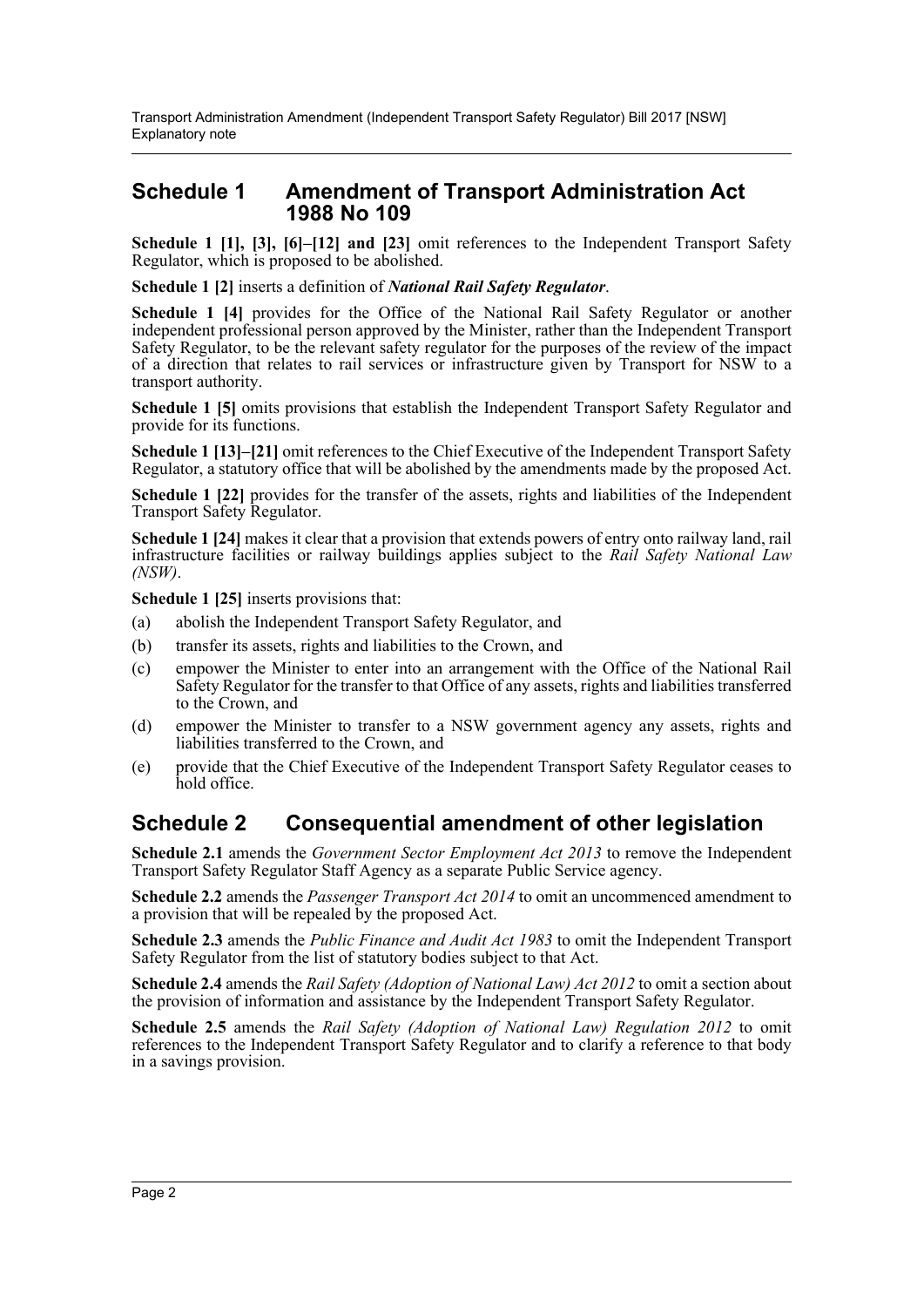First print



New South Wales

# **Transport Administration Amendment (Independent Transport Safety Regulator) Bill 2017**

## **Contents**

|                   |                                                       | Page          |
|-------------------|-------------------------------------------------------|---------------|
|                   |                                                       |               |
|                   | Name of Act                                           | 2             |
|                   | Commencement                                          | $\mathcal{P}$ |
| Schedule 1        | Amendment of Transport Administration Act 1988 No 109 |               |
| <b>Schedule 2</b> | <b>Consequential amendment of other legislation</b>   |               |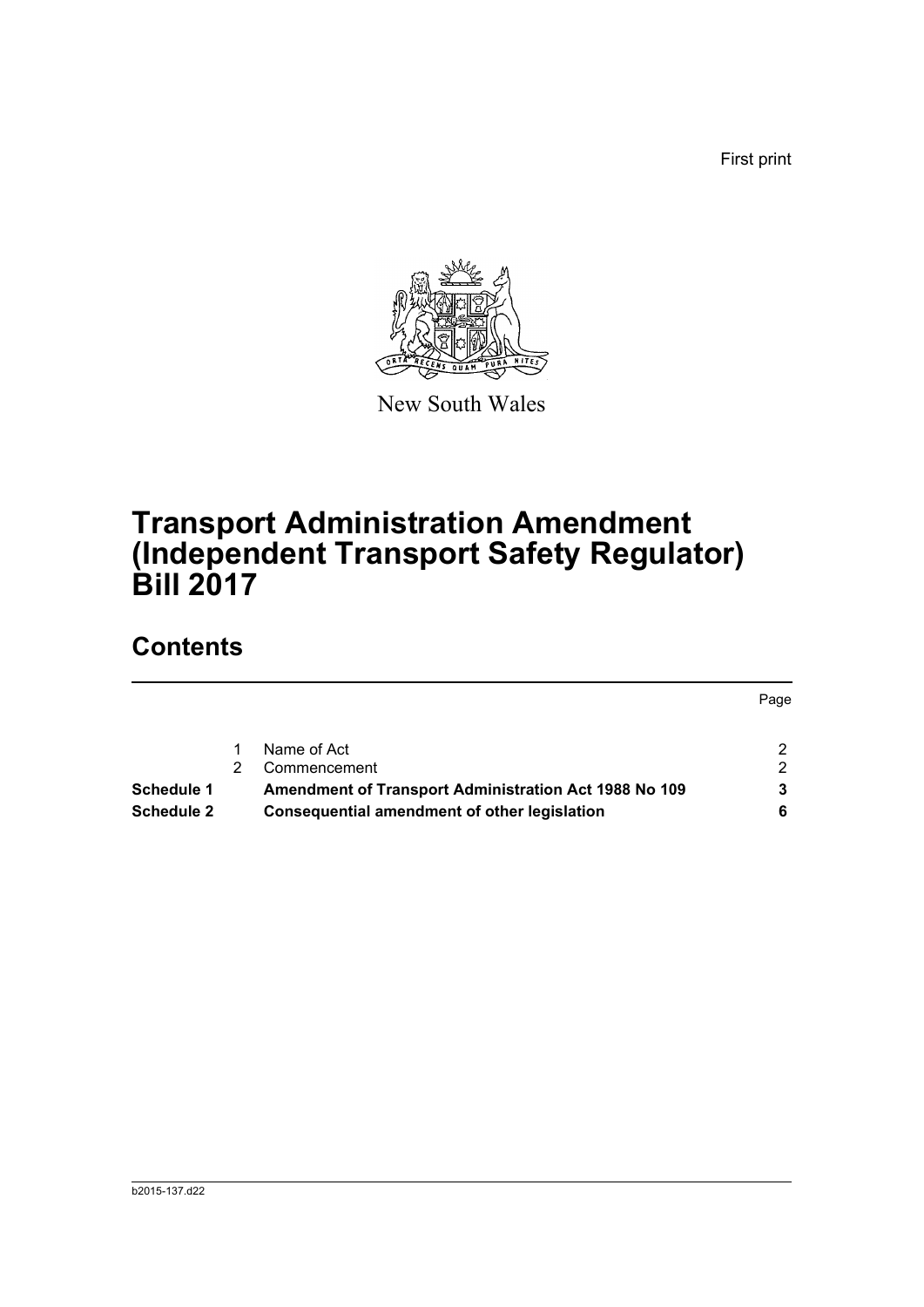

New South Wales

# **Transport Administration Amendment (Independent Transport Safety Regulator) Bill 2017**

No , 2017

#### **A Bill for**

An Act to amend the *Transport Administration Act 1988* to abolish the Independent Transport Safety Regulator and to make consequential amendments to other legislation.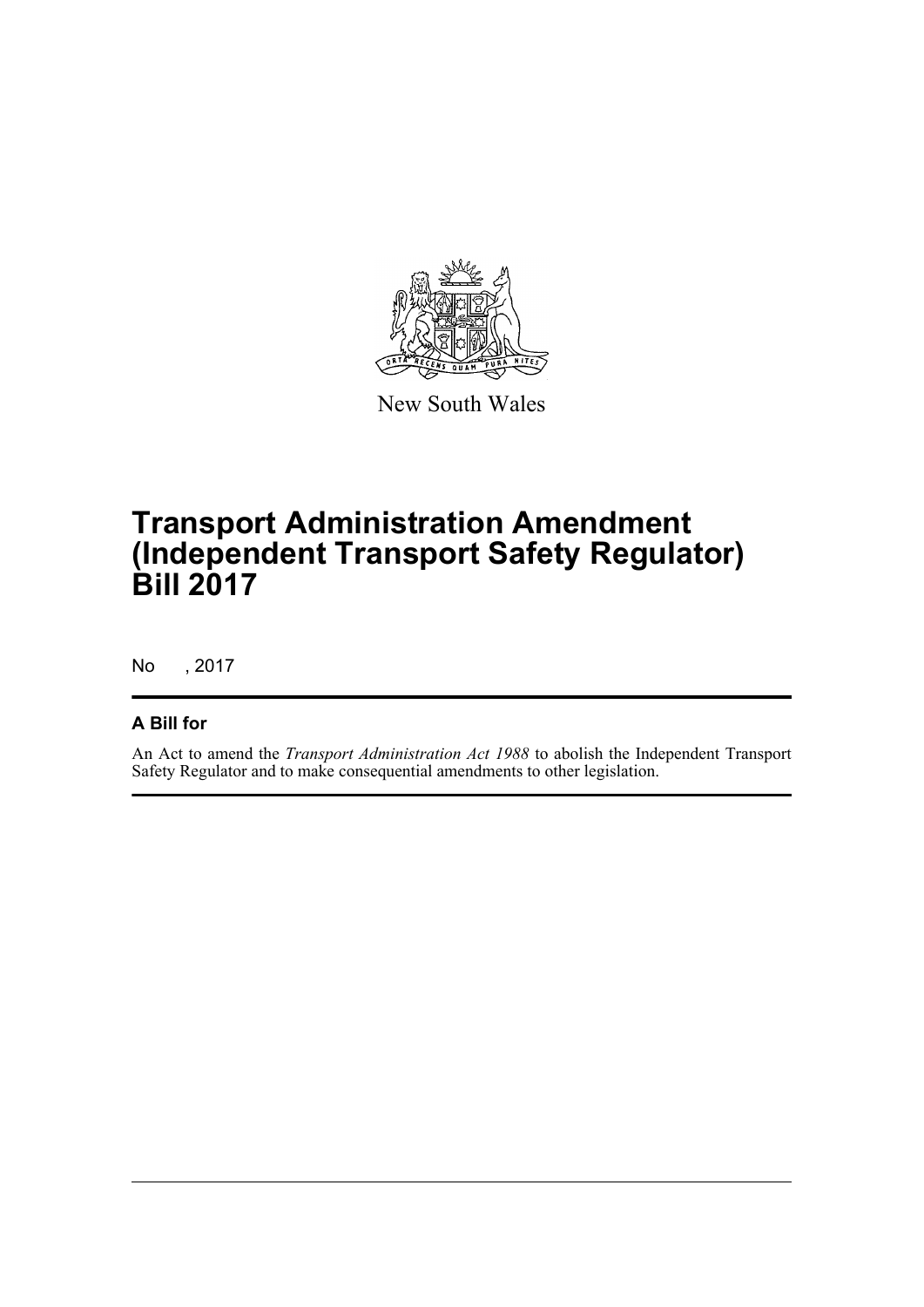Transport Administration Amendment (Independent Transport Safety Regulator) Bill 2017 [NSW]

<span id="page-4-1"></span><span id="page-4-0"></span>

| The Legislature of New South Wales enacts:                                                                      | 1             |
|-----------------------------------------------------------------------------------------------------------------|---------------|
| Name of Act                                                                                                     | $\mathcal{P}$ |
| This Act is the <i>Transport Administration Amendment (Independent Transport Safety</i><br>Regulator) Act 2017. | 3<br>4        |
| Commencement                                                                                                    | 5             |
| This Act commences on a day or days to be appointed by proclamation.                                            | 6             |
|                                                                                                                 |               |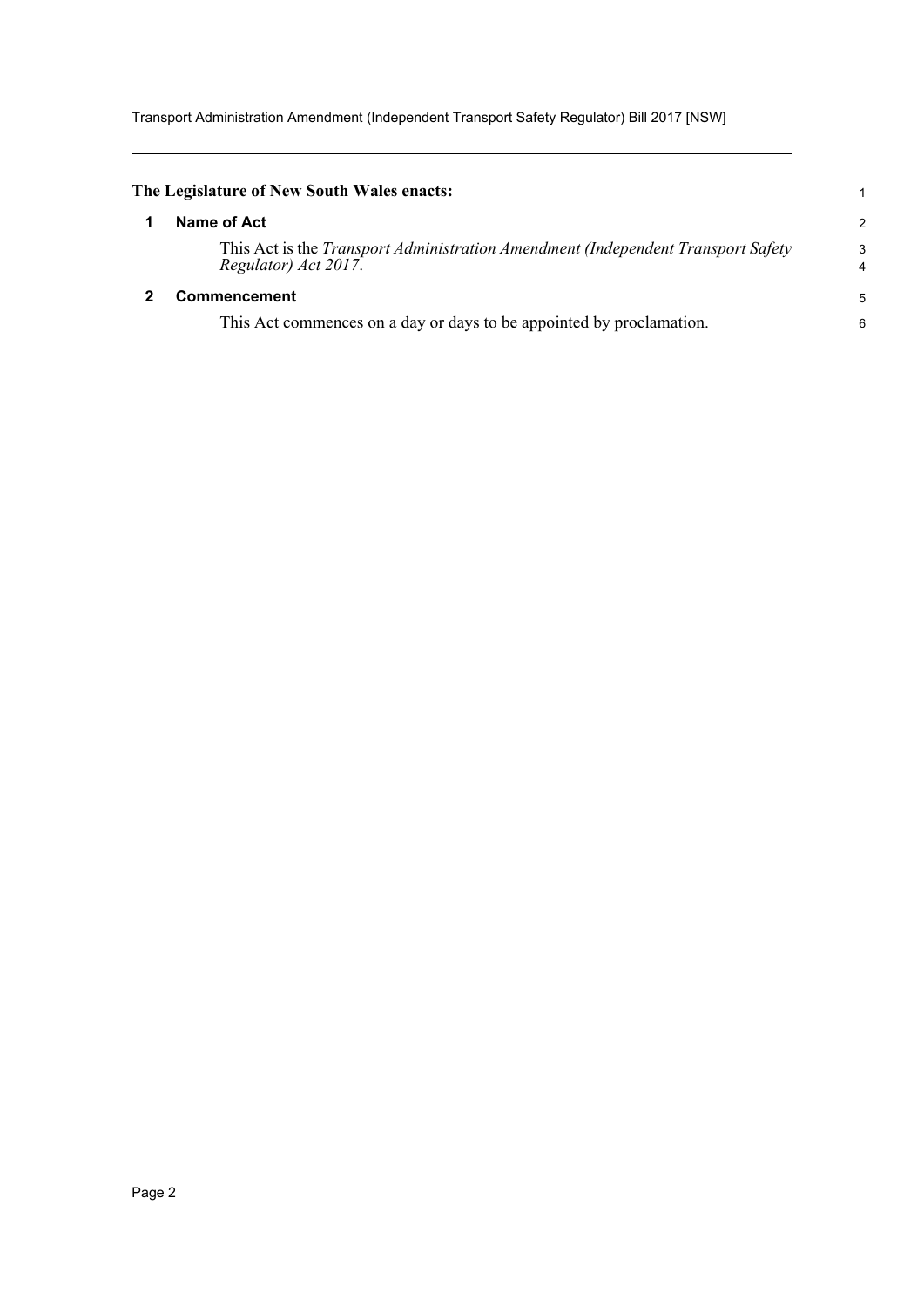Transport Administration Amendment (Independent Transport Safety Regulator) Bill 2017 [NSW] Schedule 1 Amendment of Transport Administration Act 1988 No 109

<span id="page-5-0"></span>

|        | <b>Schedule 1</b>                                 | <b>Amendment of Transport Administration Act</b><br>1988 No 109                                                                                                                                                                                              | $\mathbf{1}$<br>$\overline{c}$ |  |
|--------|---------------------------------------------------|--------------------------------------------------------------------------------------------------------------------------------------------------------------------------------------------------------------------------------------------------------------|--------------------------------|--|
| [1]    | <b>Section 3 Definitions</b>                      |                                                                                                                                                                                                                                                              | 3                              |  |
|        |                                                   | Omit the definition of <i>Independent Transport Safety Regulator</i> from section 3 (1).                                                                                                                                                                     | 4                              |  |
| [2]    | Section 3 (1)                                     |                                                                                                                                                                                                                                                              | 5                              |  |
|        | Insert in alphabetical order:                     |                                                                                                                                                                                                                                                              | 6                              |  |
|        |                                                   | National Rail Safety Regulator means the Office of the National Rail Safety<br>Regulator established under the Rail Safety National Law (NSW).                                                                                                               | $\overline{7}$<br>8            |  |
| $[3]$  |                                                   | Section 3B Ministerial responsibility and delegation                                                                                                                                                                                                         | 9                              |  |
|        |                                                   | Omit the note from section 3B (1).                                                                                                                                                                                                                           | 10                             |  |
| [4]    | safety matters                                    | Section 3H Review by relevant safety regulator of directions relating to transport                                                                                                                                                                           | 11<br>12                       |  |
|        |                                                   | Omit paragraph (a) of the definition of <i>relevant safety regulator</i> in section $3H(1)$ .                                                                                                                                                                | 13                             |  |
|        | Insert instead:                                   |                                                                                                                                                                                                                                                              | 14                             |  |
|        | (a)                                               | in the case of a direction relating to rail services or infrastructure—the<br>National Rail Safety Regulator, or other independent professional<br>person, approved by the Minister as the relevant safety regulator for the<br>purposes of this section, or | 15<br>16<br>17<br>18           |  |
| [5]    |                                                   | Part 4A Independent Transport Safety Regulator                                                                                                                                                                                                               | 19                             |  |
|        | Omit the Part.                                    |                                                                                                                                                                                                                                                              | 20                             |  |
| [6]    | <b>Section 65 Definitions</b>                     |                                                                                                                                                                                                                                                              | 21                             |  |
|        |                                                   | Omit paragraph (i) of the definition of <i>transport authority</i> .                                                                                                                                                                                         | 22                             |  |
| $[7]$  | Omit section $66(3)$ .                            | Section 66 Orders providing for transfer of staff of transport authorities                                                                                                                                                                                   | 23<br>24                       |  |
| [8]    |                                                   | Section 107 Definition of "transport authority"                                                                                                                                                                                                              | 25                             |  |
|        |                                                   | Omit paragraph (a1) of the definition of <i>transport authority</i> in section $107(1)$ .                                                                                                                                                                    | 26                             |  |
| [9]    |                                                   | <b>Section 109 Seals of Authorities</b>                                                                                                                                                                                                                      | 27                             |  |
|        |                                                   | Omit paragraph (g) of the definition of <b><i>Authority</i></b> in section 109 (2).                                                                                                                                                                          | 28                             |  |
| $[10]$ |                                                   | <b>Section 111 Referral of disputes</b>                                                                                                                                                                                                                      | 29                             |  |
|        | Omit section $111(5)$ .                           |                                                                                                                                                                                                                                                              | 30                             |  |
| $[11]$ | Section 112 Personal liability of certain persons |                                                                                                                                                                                                                                                              |                                |  |
|        |                                                   | Omit "the Independent Transport Safety Regulator," from the definition of <i>member of a</i><br><i>transport authority</i> in section $112(2)$ .                                                                                                             | 32<br>33                       |  |
| [12]   |                                                   | <b>Schedule 1 Functions of Transport for NSW</b>                                                                                                                                                                                                             | 34                             |  |
|        |                                                   | Omit paragraph (e) of the definition of <i>transport authority</i> in clause 4A (4).                                                                                                                                                                         | 35                             |  |
| $[13]$ | Schedule 2A, heading                              |                                                                                                                                                                                                                                                              | 36                             |  |
|        |                                                   | Omit "Chief Executive of the ITSR and".                                                                                                                                                                                                                      | 37                             |  |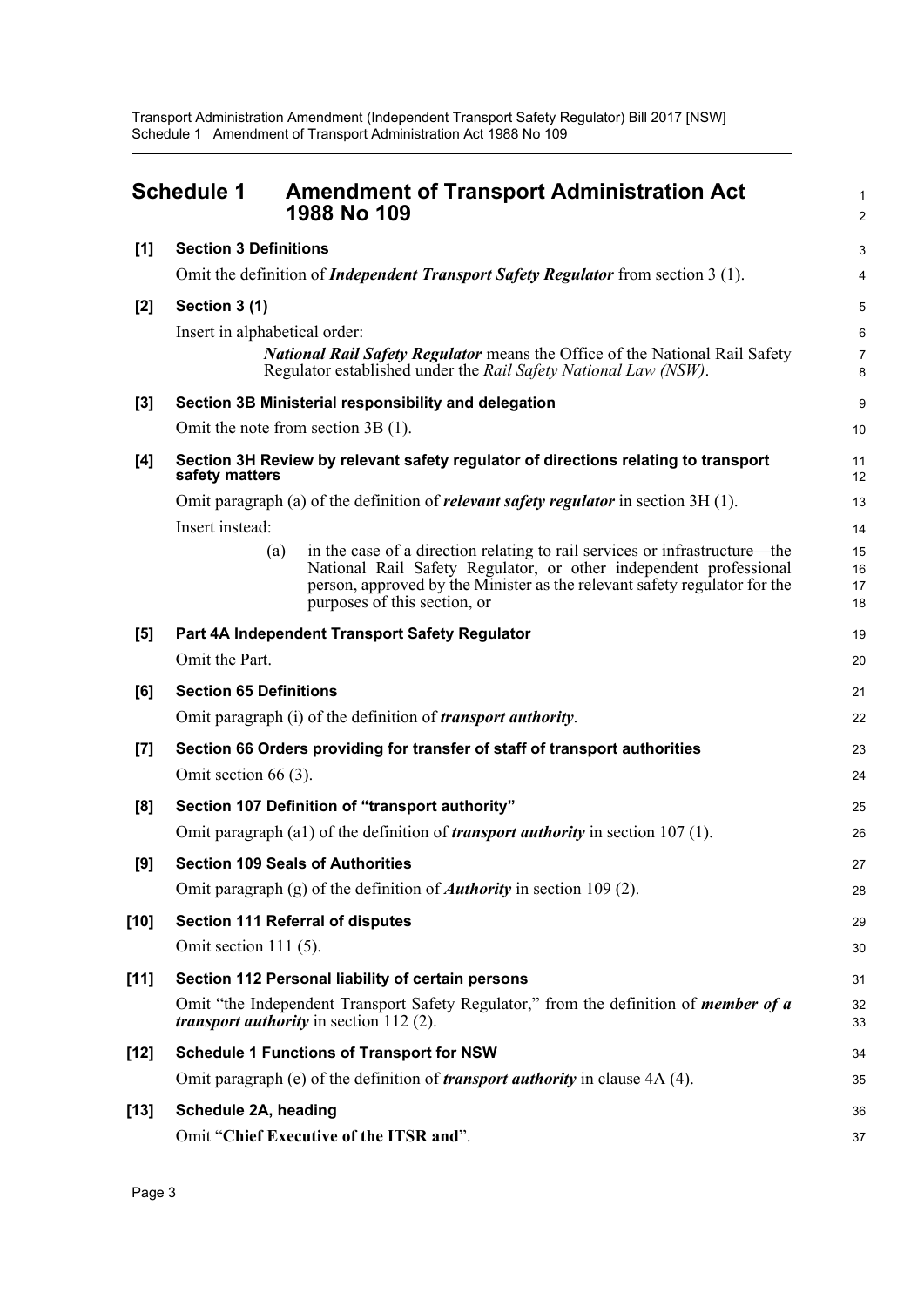Transport Administration Amendment (Independent Transport Safety Regulator) Bill 2017 [NSW] Schedule 1 Amendment of Transport Administration Act 1988 No 109

| $[14]$ | <b>Schedule 2A</b>                                                   |                                                                                                                                                          | $\mathbf{1}$   |
|--------|----------------------------------------------------------------------|----------------------------------------------------------------------------------------------------------------------------------------------------------|----------------|
|        |                                                                      | Omit "(Sections 42M (3) and 45 (2))". Insert instead "(Section 45 (2))".                                                                                 | $\overline{2}$ |
| $[15]$ |                                                                      | Schedule 2A, clause 1, definition of "Chief Executive"                                                                                                   | 3              |
|        |                                                                      | Omit the definition. Insert instead:                                                                                                                     | 4              |
|        |                                                                      | <b>Chief Investigator</b> means the Chief Investigator of the Office of Transport<br>Safety Investigations.                                              | $\mathbf 5$    |
|        |                                                                      |                                                                                                                                                          | 6              |
| $[16]$ |                                                                      | Schedule 2A, clause 2 (1)                                                                                                                                | $\overline{7}$ |
|        |                                                                      | Omit "A Chief Executive". Insert instead "The Chief Investigator".                                                                                       | 8              |
| $[17]$ |                                                                      | Schedule 2A, clause 2 (2)                                                                                                                                | 9              |
|        | Omit the subclause.                                                  |                                                                                                                                                          | 10             |
| $[18]$ |                                                                      | Schedule 2A, clauses 3, 5 (2), 6 and 7                                                                                                                   | 11             |
|        |                                                                      | Omit "Chief Executive" wherever occurring. Insert instead "Chief Investigator".                                                                          | 12             |
| $[19]$ |                                                                      | Schedule 2A, clause 4                                                                                                                                    | 13             |
|        |                                                                      | Omit "a Chief Executive" wherever occurring. Insert instead "the Chief Investigator".                                                                    | 14             |
| $[20]$ |                                                                      | Schedule 2A, clause 4 (1)                                                                                                                                | 15             |
|        | Omit "the Chief Executive". Insert instead "the Chief Investigator". |                                                                                                                                                          | 16             |
| $[21]$ |                                                                      | Schedule 2A, clause 5 (1)                                                                                                                                | 17             |
|        | Omit "Chief Executive". Insert instead "the Chief Investigator".     |                                                                                                                                                          |                |
| $[22]$ |                                                                      | Schedule 4 Transfer of assets, rights and liabilities                                                                                                    | 19             |
|        |                                                                      | Insert after clause $2(1)$ :                                                                                                                             | 20             |
|        | (1A)                                                                 | This Schedule also applies to the transfer of the assets, rights and liabilities of                                                                      | 21             |
|        |                                                                      | the Independent Transport Safety Regulator to the Crown by Schedule 7. This<br>Schedule applies as if that transfer were an order to which this Schedule | 22<br>23       |
|        |                                                                      | applies that took effect on the date of commencement of this subclause.                                                                                  | 24             |
| $[23]$ |                                                                      | Schedule 6A Powers relating to rail infrastructure facilities and land                                                                                   | 25             |
|        |                                                                      | Omit "or an officer of the Independent Transport Safety Regulator" from clause 16 (4).                                                                   | 26             |
| $[24]$ |                                                                      | Schedule 6A, clause 16 (5)                                                                                                                               | 27             |
|        |                                                                      | Insert after clause $16(4)$ :                                                                                                                            | 28             |
|        | (5)                                                                  | This clause applies subject to the Rail Safety National Law (NSW).                                                                                       | 29             |
| $[25]$ |                                                                      | Schedule 7 Savings, transitional and other provisions                                                                                                    | 30             |
|        |                                                                      | Insert at the end of the Schedule, with appropriate Part and clause numbering:                                                                           | 31             |
|        | <b>Part</b>                                                          | <b>Provisions consequent on enactment of Transport</b>                                                                                                   | 32             |
|        |                                                                      | <b>Administration Amendment (Independent</b>                                                                                                             | 33             |
|        |                                                                      | <b>Transport Safety Regulator) Act 2017</b>                                                                                                              | 34             |
|        |                                                                      | Abolition of Independent Transport Safety Regulator                                                                                                      | 35             |
|        | (1)                                                                  | The Independent Transport Safety Regulator is abolished.                                                                                                 | 36             |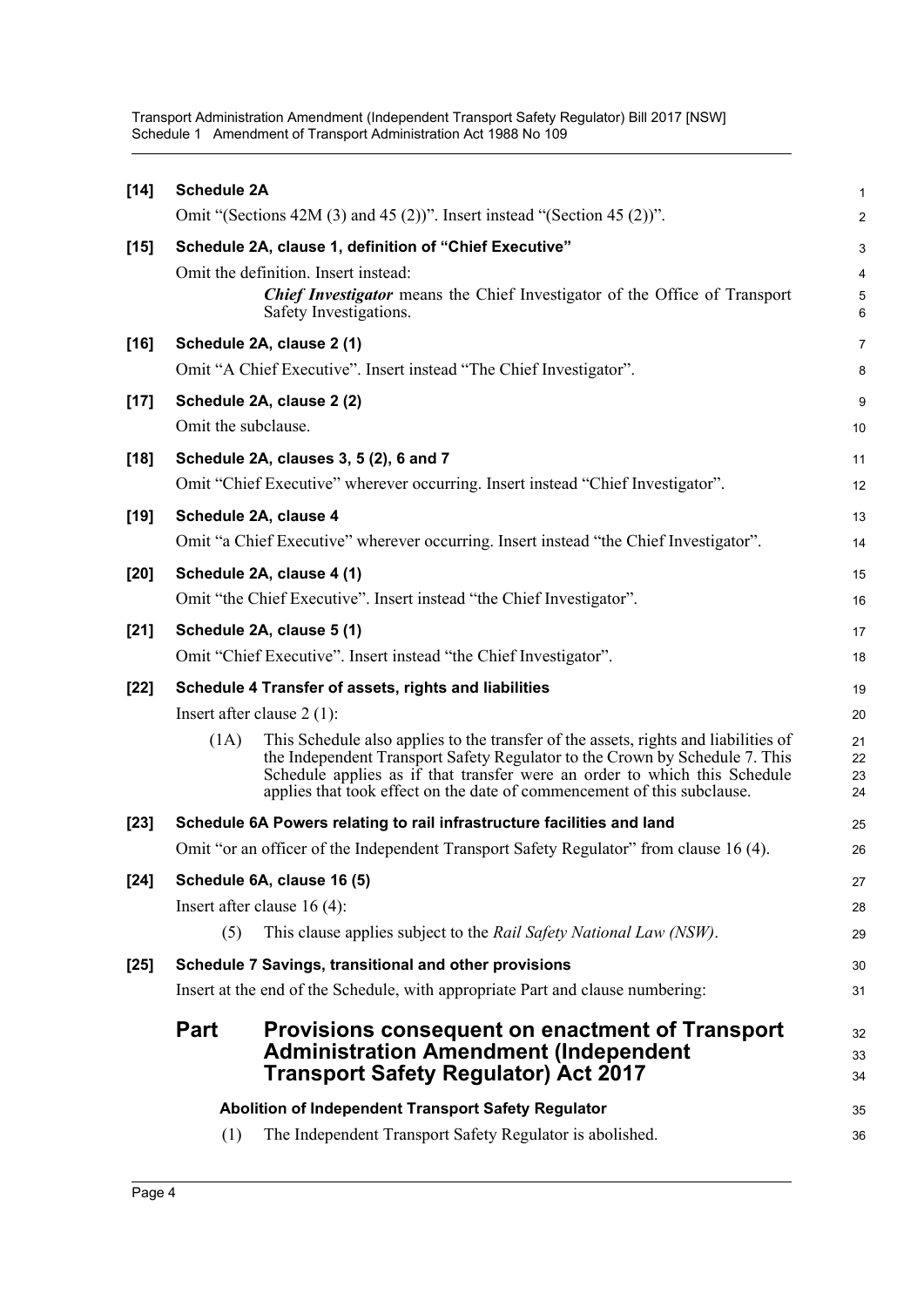| (2)                                                                                                                                                                                                                                             | On its abolition, the assets, rights and liabilities of the Independent Transport<br>Safety Regulator are transferred to the Crown. |                                                                                                                                                                                                                  |                                       |
|-------------------------------------------------------------------------------------------------------------------------------------------------------------------------------------------------------------------------------------------------|-------------------------------------------------------------------------------------------------------------------------------------|------------------------------------------------------------------------------------------------------------------------------------------------------------------------------------------------------------------|---------------------------------------|
| (3)                                                                                                                                                                                                                                             | The Minister may:                                                                                                                   |                                                                                                                                                                                                                  |                                       |
|                                                                                                                                                                                                                                                 | (a)                                                                                                                                 | enter into an arrangement with the National Rail Safety Regulator for<br>the transfer of any assets, rights and liabilities transferred to the Crown<br>by this clause to the National Rail Safety Regulator, or | 4<br>$\overline{5}$<br>$6\phantom{1}$ |
|                                                                                                                                                                                                                                                 | (b)                                                                                                                                 | transfer any assets, rights and liabilities transferred to the Crown by this<br>clause to a NSW government agency.                                                                                               | 7<br>8                                |
| (4)                                                                                                                                                                                                                                             | Schedule 4 applies to the transfer of assets, rights and liabilities under this<br>clause.                                          |                                                                                                                                                                                                                  | 9<br>10                               |
| (5)                                                                                                                                                                                                                                             | Words and expressions used in this clause have the same meanings as they<br>have in Schedule 4.                                     |                                                                                                                                                                                                                  | 11<br>12                              |
|                                                                                                                                                                                                                                                 | statutory office                                                                                                                    | <b>Chief Executive of Independent Transport Safety Regulator ceases to hold</b>                                                                                                                                  | 13<br>14                              |
| The person holding office as the Chief Executive of the Independent Transport<br>Safety Regulator immediately before the commencement of the <i>Transport</i><br>Administration Amendment (Independent Transport Safety Regulator) Act<br>2017: |                                                                                                                                     | 15<br>16<br>17<br>18                                                                                                                                                                                             |                                       |
|                                                                                                                                                                                                                                                 | (a)                                                                                                                                 | ceases to hold that office, and                                                                                                                                                                                  | 19                                    |
|                                                                                                                                                                                                                                                 | (b)                                                                                                                                 | is not entitled to any remuneration or compensation for the loss of that<br>office.                                                                                                                              | 20<br>21                              |
|                                                                                                                                                                                                                                                 |                                                                                                                                     |                                                                                                                                                                                                                  |                                       |